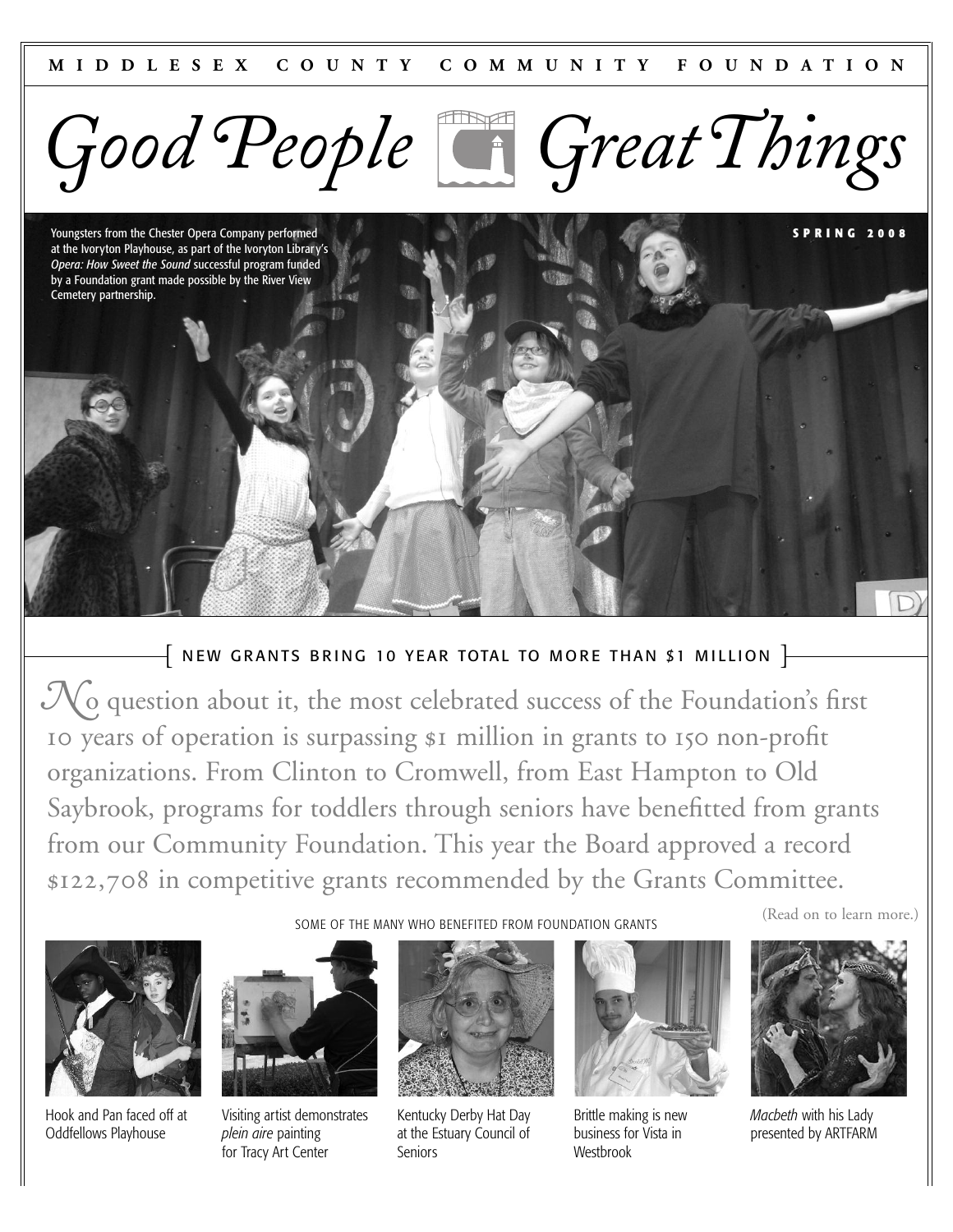





# **10 YEAR TOTAL TO MORE** THAN \$1 MILLION

## *Continued from front cover:*

Since our early years, the Foundation has recognized that the Arts are important to our quality of life. Seventeen percent of Foundation grants have supported performing, visual, and creative arts activities over the years. Recent capacity building grants (those supporting infrastructure and growth) to Oddfellows Playhouse in Middletown, Tracy Arts Center in Old Saybrook and the Greater Middletown Chorale have helped these diverse organizations bring in new members, new resources and new audiences. One of the most heartwarming responses has been to the Ivoryton Library's *Opera: How Sweet the Sound* that brought hundreds of adults to programs to learn more about opera and to see how young persons are learning the wonders of the art at the Chester Opera Company.

WHILE THE ARTS EXPAND OUR HORIZONS AND BRING BEAUTY TO OUR LIVES, OTHER GRANTS FOR 2007–08 ARE HAVING AN IMPACT:

 $\rightarrow$   $-$ 

Feeding the poor;

Providing transportation for seniors; Mentoring at-risk youth; Improving the environment;

Supporting education; and

Enhancing our heritage by helping to preserve our many historic treasures.

 $\hspace{.1cm}\rule{.1cm}{.1cm} \hspace{.1cm} \hspace{.1cm} \hspace{.1cm} \hspace{.1cm} \star \hspace{.1cm} \rule{.1cm}{.1cm} \hspace{.1cm} \hspace{-.1cm} \longleftarrow$ 

*You can support grants to the Arts by contributing to the Arts Fund, a Field of Interest Fund dedicated to the Arts countywide, one established by Elizabeth Swaim for Arts in the Middletown Public Schools or those established in memory of Ann and George Petry and Dr. Louis and Eva Loffredo.*

Three organizations which received capacity building Arts grants. Pictured top: Oddfellows Playhouse in Middletown. Pictured middle: Tracy Arts Center in Old Saybrook. Pictured bottom: Greater Middletown Chorale.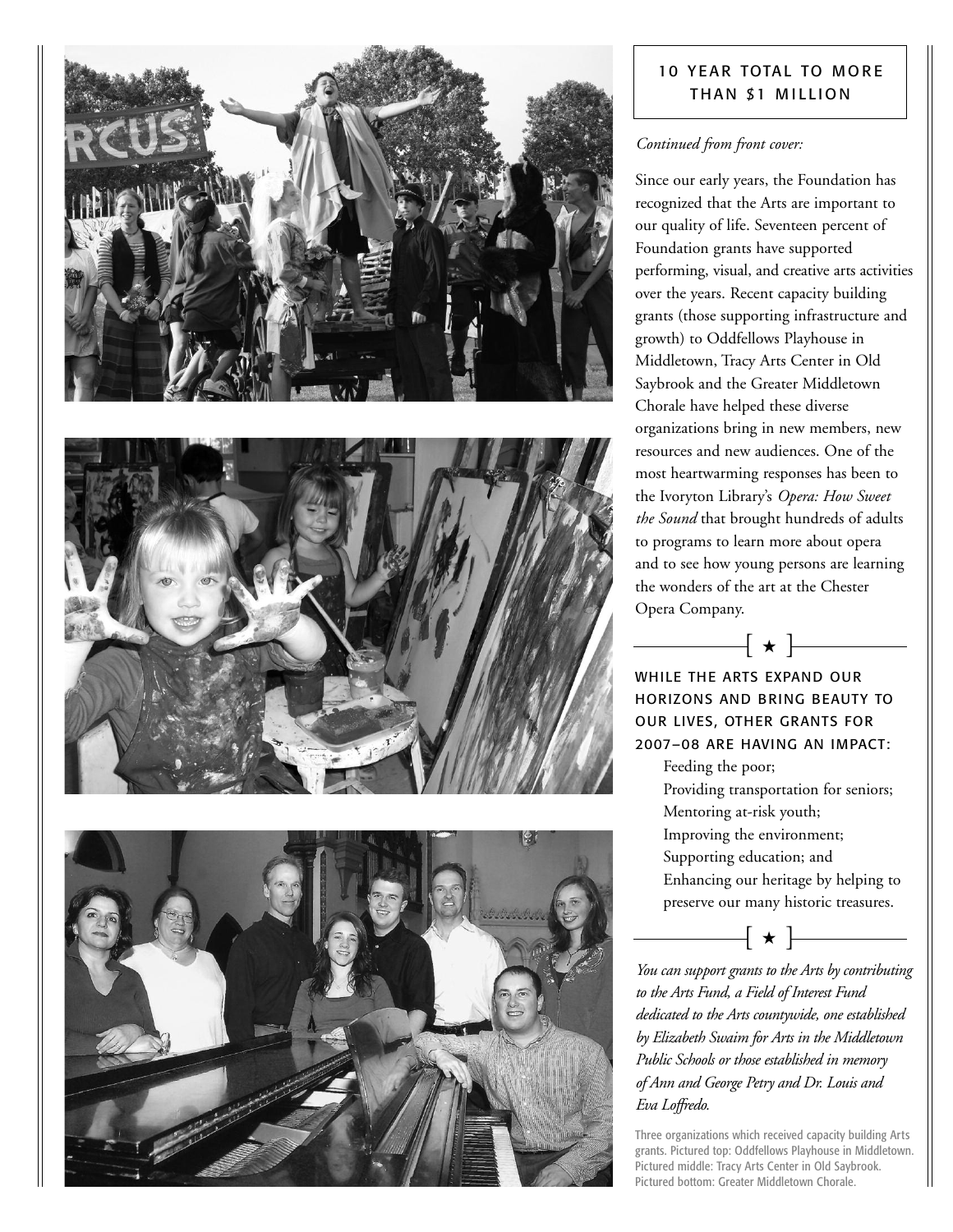

*We look forward with excitement to the second decade and beyond . . . The best is yet to come.*

 $\bar{+}$  THE SIMPLE ACT OF GIVING!  $\bar{+}$ 

Dear Friends,

End all dieting! Skip the gym! There's another way to reap all the benefits of better health. Sounds too good to be true, doesn't it? So before you tear up your gym membership and tell your physician that you're done with veggies, please read on for some insights into you—our donors, volunteers and staff.

According to numerous studies (and personal observations), the simple act of *giving* actually benefits you more than anything else. The reasons for giving vary as much as you do: compassion for children and the homebound, sense of duty to others, willingness to share for the good of all in the county, a desire to help women and girls reach their potential. It seems that *giving* is the best possible thing you can do for YOU. What you "get from giving" is far greater than your gift itself. Virtue truly does have its own reward. Since I believe this to be true and not just a passing "in" theory, Middlesex County is one of the healthiest and happiest counties in Connecticut, and, dare I say, in the U.S.

As you read this newsletter, think about the "DNA of generosity" that runs through you. Your giving stories are as unique as you are and your gifts multiply the gifts of others in the county. Collectively, you enabled Middlesex County Community Foundation to fund a sold out, six week introductory opera program, support training and professional development for an agency that supports senior citizens, and provide after school tutoring to students reading below grade level. Your support allows the Community Foundation to continue to "Help Good People Do Great Things". You have made possible through your desire to leave the county just a little better than you found it, the distribution of \$1.1 million in grants to over 150 non-profit organizations. Those are great statistics backed by generous hearts and spirits.

You, our generous donors and volunteers, have learned that what you "get from giving" is the strong sense of happiness, accomplishment and satisfaction that comes from helping a cause, a neighbor, a friend. We thank you for what you've made possible during our first ten years. We extend our thanks and appreciation to our board of directors, volunteers, past and present, and welcome new board and staff members. We look forward with excitement to the second decade and beyond. With your combined efforts, *the best is yet to come*.

CYNTHIA H. CLEGG PRESIDENT & CEO

# NEW FACES AT THE FOUNDATION: MEET ANN FAUST



Ann Faust, Vice President of Operations

 $\mathcal A$ nn is the Foundation's new Vice President of Operations…a new face in a new position. Ann will be busy applying her years of experience in grantwriting to manage the Foundation's competitive grants process, work with donor advisors, and develop programs to increase local organizations' capacity building methods

to improve effectiveness…helping them govern more efficiently, write better grants and better serve their constituents more effectively. The Foundation will also benefit directly as Ann works with our funding partners, contributors and sponsors to increase the organization's resources.

*Having received Foundation grants for others, I know how important " the Community Foundation is and I am delighted to be part of this vital community organization.*" ANN FAUST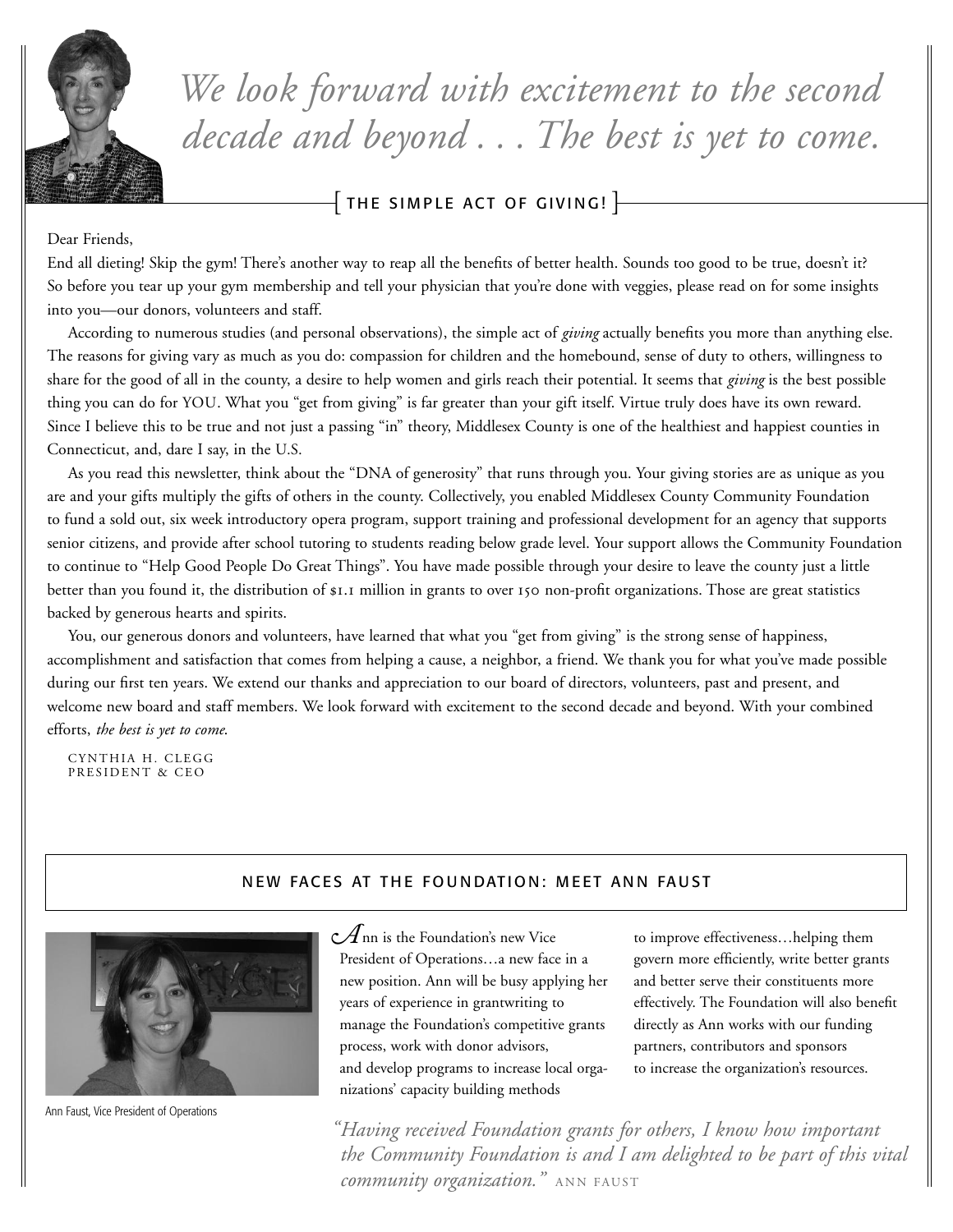### NEW BOARD MEMBERS ELECTED

 $\mathcal{N}_{\mathrm{ew}}$  people have also joined the Board of Directors—new to the Community Foundation but not new in service to the community—they are Sue Barrett Peters of Portland and David Director of Cromwell. Both grew up in the area and benefitted from participation in local non-profits. Both have given back as engaged volunteers. The Board welcomes their talent, fresh perspectives and experience.

SUE BARRETT PETERS is Chief Operating Officer for Outpatient Services at United Community & Family Services in Norwich and Project Director for the Southeastern Connecticut Oral Health Initiative. She has held financial and planning positions at Aetna, Middlesex Mutual Assurance and the Community Health Center. Her volunteer involvements have included the Neighborhood Preschool, Portland's Own Playscape Committee and service on the Portland Long Range Capital Planning Committee. Sue's experience in establishing accounting and financial policies for the Community Foundation in its early years made her a logical choice to serve as Assistant Treasurer and on the Foundation's Finance and Investment Committee.

DAVID DIRECTOR is president of Connecticut Lighting Centers and Restoration Lighting Gallery. He brings a wealth of business experience and expertise to the Foundation and will serve on the Foundation's new Marketing Committee. David serves on the boards of Liberty Bank, Rushford Center and Middlesex United Way and is a member of the Connecticut Better Business Bureau and Quinnipiac University Business School's Advisory Board. He has been recognized with the Middlesex County Chamber of Commerce Distinguished Citizen Award, Independence Issue Award for Israel Bonds and the Rushford Center's Community Spirit Award.



Sue Barrett Peters of Portland



David Director of Cromwell

## HERB CLARK ELECTED DIRECTOR EMERITUS



*It was rewarding to work with the Founders to bring the "Foundation to where it is today. I believe the Foundation is in good hands with its new leaders who will secure an even brighter future."* HERB CLARK

> Leading by example sums up Herb Clark's ten year tenure with the Community Foundation. A Founding Director and past Board Chair, Herb has been there every step of the way to assure the Foundation got off to a good, solid start. Quiet and unassuming by nature, he continually provides resources and contacts that lead to good things without taking credit or seeking the limelight. The Board of Directors recognizes that the Foundation would not be where it is today without Herb's leadership, input and vigilance. For these and many other reasons Herb was unanimously and gratefully elected Director Emeritus at its 2007 Annual Meeting.

### DATES TO REMEMBER

**Sunday May 11 ~ Mother's Day** Remember the special women in your life with a gift to the Fund for Women & Girls in their honor or memory.

### **Morning Musings 9–10 AM**

May 21 & June 24 *Finding and Writing Grants* June 4 *Building an Endowment*

> **Thursday, May 22 ~ 7 PM** Swaim Strings Concert Middletown High School Auditorium

**Thursday, June 5 ~ 5:30–8 PM** Friend Raiser for The Fund for Women & Girls

**Fall Competitive Grantmaking Schedule** September 1 *Dates posted on Website*

**Monday, November 10 ~ 5–7:30 PM** Amy Bloom Event for Women & Girls RiverHouse at Goodspeed Station, Haddam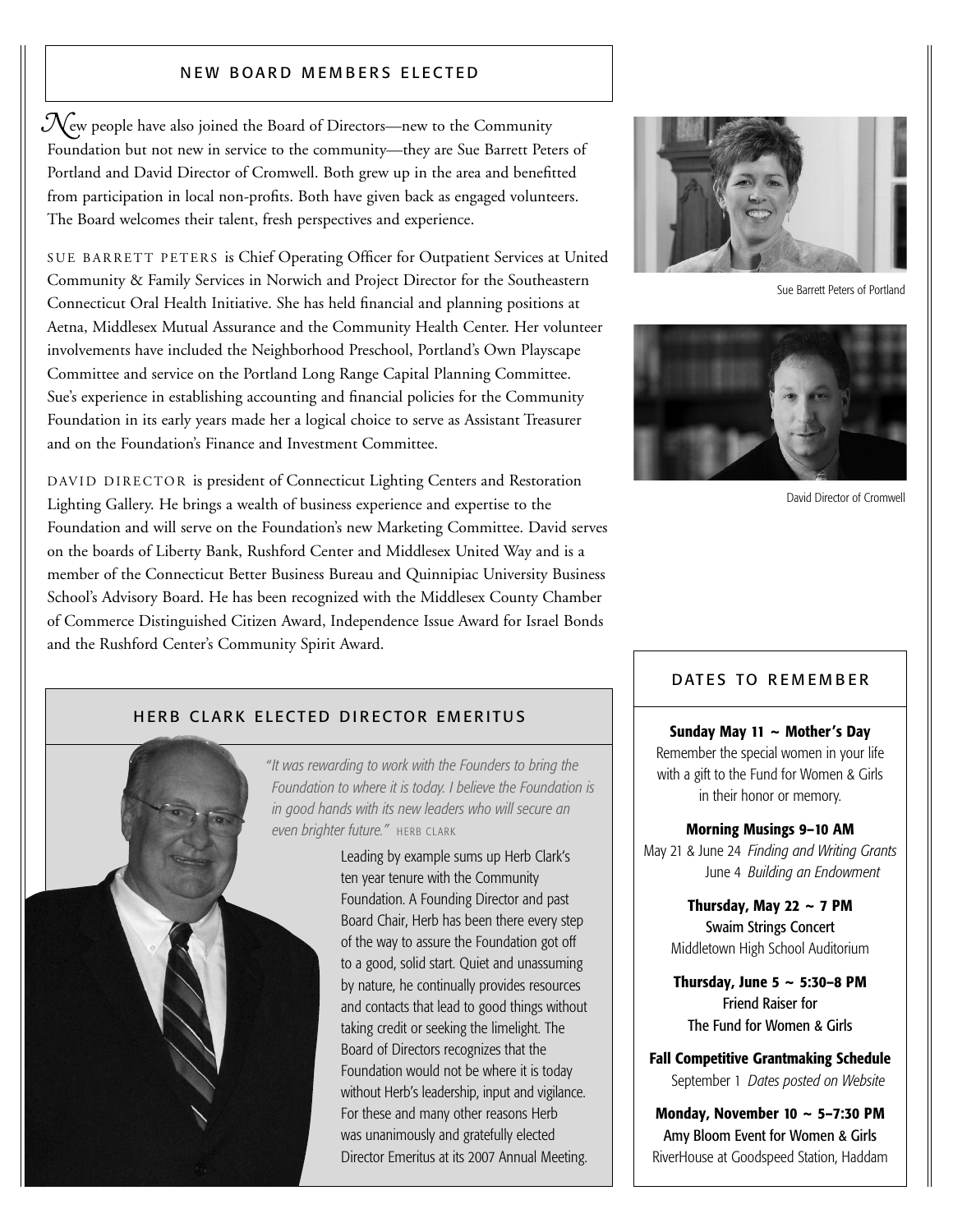## LEAVING LEGACIES-WORLD JOURNEY SPURS WOMAN TO ACTION



Gayle in Cambodia was given a ride to the top of a temple hill by a motorcycle policeman eager to practice his English. *T*aking <sup>a</sup> trip around the world takes <sup>a</sup> lot of planning…what to take, what to stop (papers, mail, etc.), who to watch the house and take care of the garden. For Gayle Kranz of East Haddam planning for the trip of a lifetime also meant updating her will and thinking about what causes she felt strongly about. Years before, she attended a gathering at Anita Ballek's where she learned about the Foundation's Fund for Women & Girls and remembered that she liked the idea of empowering women and girls to be self-sufficient. That's when she called the Foundation and found that the Fund was growing and grants were already being made. The next step was easy: give the wording and tax ID number provided by the Foundation to her attorney. The last step, really the first, was to begin the wonderful journey—with peace of mind knowing her estate planning documents were in good order.



## WOMEN HELPING WOMEN AND GIRLS

*T*he Fund for Women & Girls Committee has set  $\frac{12}{12}$  as the target to have the Fund reach \$1 million. "Only by raising significant monies can we have an impact on helping women and girls reach their potential," stated Thelma Ball Freeland, Chair of the Committee. The Fund, presently just under \$300,000, has grown from contributions, fund raisers and wise investment. Plans to increase the Fund include the annual Mother's Day mailing, new Second Decade Initiative and a fall special event featuring notable local author Amy Bloom.

Thanks to the Ivoryton Playhouse actors, who performed *The Vagina Monologues* two nights in February to raise \$5,600 for The Fund for Women & Girls. (Front L to R) Enza Giannone, Jacqui Hubbard, Jamie Freeman, Beverley Galpin, Virginia Wolf and (Back Row L to R) Director Missy Waryas, Ruth Lanzer, Carolyn Kirsch, Janis Astor del Valle and Kathleen Mulready.